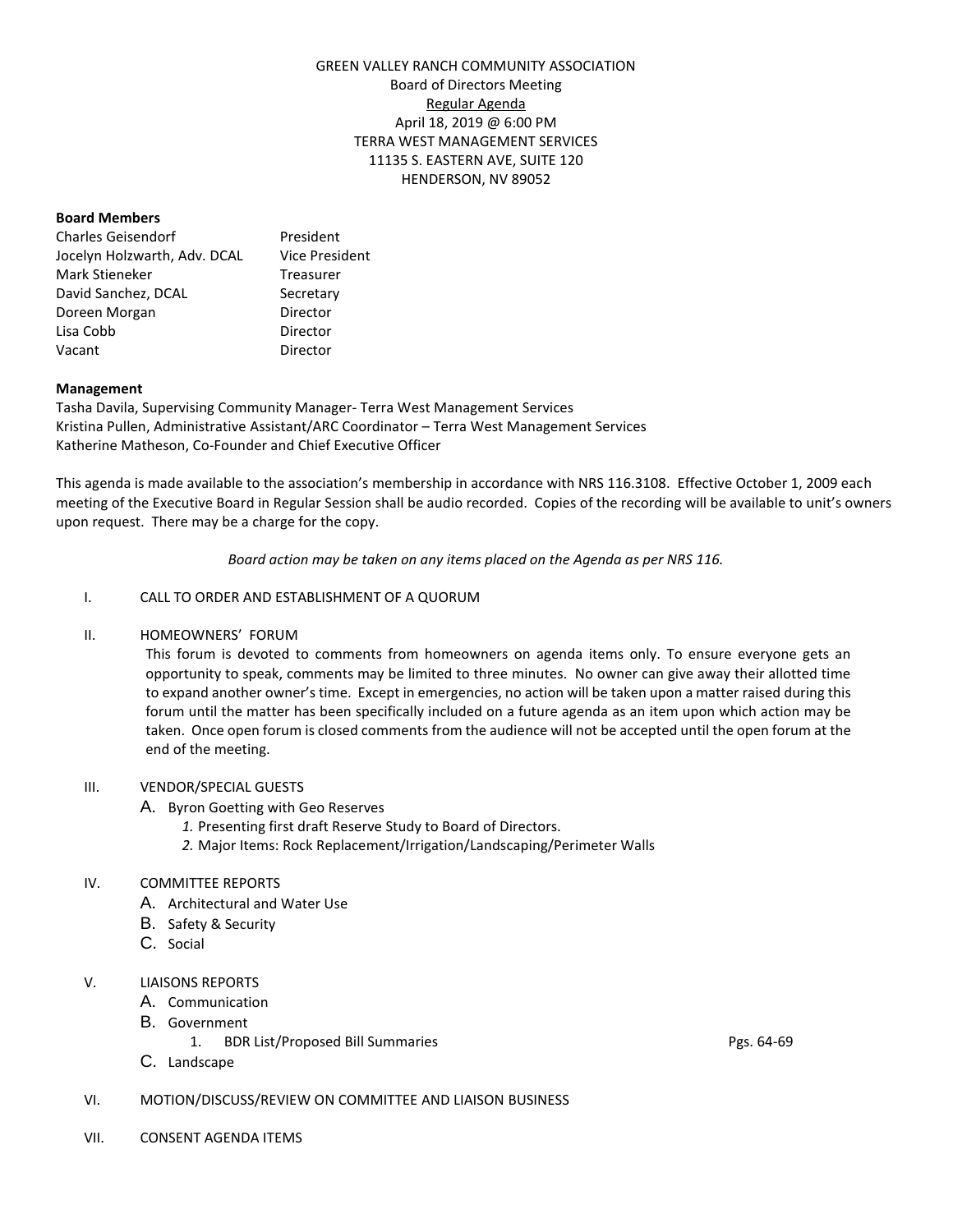Unless an item is pulled for discussion, the Board of Directors will take action on all consent agenda items with one motion, accepting the recommendations as stated on the agenda item. To pull an item for discussion, please notify the Board President before action is taken on the consent agenda items.

| A. Approval of Minutes - March 21, 2019              | Pgs. 71-74 |
|------------------------------------------------------|------------|
| B. Acceptance of Financials - February 2019          | Pgs. 75-80 |
| C. Review of Litigation Disclosure - Updated 2/26/19 | Pgs. 81-83 |
| D. Next Meeting $-$ May 16, 2019                     |            |
| E. 2018 Pending Reserve Projects                     | Pg. 84     |
| F. 2019 Reserve Projects                             | Pg. 85     |
| G. Management Report                                 | Pgs. 86-91 |
| H. Landscaping Report                                | Pgs. 92-94 |

VIII. OPEN SEALED BIDS – Motion/Discuss/Review to approve management to open sealed bids

- *1.* Newsletter Bids.
- *2.* Pest Control Bids.

# IX. FINANCIAL

A. Treasurers Report

## X. UNFINISHED BUSINESS

A. Red Rock Financial Services Contract Addendum - Motion/Discuss/Review to approve/deny/postpone contract addendum from Red Rock Financial Services. **Example 2018** Pgs. 96-101

# XI. NEW BUSINESS

- A. Wall Cap Replacement Mystic Bay Entrance Motion/Discuss/Review to approve/deny/postpone proposals for wall cap replacement at Mystic Bay entrance.
	- *1.* RSI Builders \$764.00 Pgs. 103-104 *2.* Intertex LV - \$1,378.00 Pgs. 105-109

# B. Pony Wall Cap Replacement – Strawberry Hill Park - Motion/Discuss/Review to approve/deny/postpone proposals for pony wall cap replacement at Strawberry Hill Park. *1.* RSI Builders - \$5,566.00 **Pg. 110** Pg. 110

- *2.* Intertex LC \$2,589.00 Pgs. 111-115
- C. Collection Policy Update –Debt Write Off Motion/Discuss/Review to approve/deny/postpone the updated collection policy presented by association attorney's office. Pg. 116
- D. Jaramillo Proposal#04041904KC Motion/Discuss/Review to approve/deny/postpone proposal from Jaramillo Landscape for landscape upgrade west side Arroyo Grande. **Pgs. 117-118**
- E. Jaramillo Proposal#04081902KC Motion/Discuss/Review to approve/deny/postpone proposal from Jaramillo Landscape for landscape upgrade between Whirlwind and Valle Verde. Pgs. 119-120
- F. Jaramillo Proposal#04081903KC Motion/Discuss/Review to approve/deny/postpone proposal from Jaramillo Landscape for upgrades north side of Paseo Verde - Whirlwind and Arroyo Grande. Pgs. 121-122
- G. Jaramillo Proposal#04081905KC Motion/Discuss/Review to approve/deny/postpone proposal from Jaramillo Landscape for Amargosa Trailhead, east side Cozy Hill. **Passet Amazine State Constant Passet Amazine Pgs. 123-124**
- H. Jaramillo Proposal#04081906KC Motion/Discuss/Review to approve/deny/postpone proposal from Jaramillo Landscape for Amargosa Trailhead, west side Cozy Hill. **Passet Amazine State Passet Amazine Pgs. 125.126**
- I. Jaramillo Proposal#04081907KC Motion/Discuss/Review to approve/deny/postpone proposal from Jaramillo Landscape for landscape upgrades east side Carnegie at south property line. Pgs. 127-128
- J. Jaramillo Proposal#04081908KC Motion/Discuss/Review to approve/deny/postpone proposal from Jaramillo Landscape for landscape upgrades west side Carnegie from Amargosa to Cozy Hill. Pgs. 129-130
- K. Jaramillo Proposal#04081909KC Motion/Discuss/Review to approve/deny/postpone proposal from Jaramillo Landscape for landscape upgrades west side Carnegie at south property line. Pgs. 131-132
- L. Jaramillo Proposal#04101901SC Motion/Discuss/Review to approve/deny/postpone proposal from Jaramillo Landscape for rock removal and replacement at Monument Corners. Pg. 133
- M. Jaramillo Proposal#04101902SC Motion/Discuss/Review to approve/deny/postpone proposal from Jaramillo Landscape for tree surface root repair at Friendship Park. Pg. 134
- N. Jaramillo Proposal#10171801KC(R-1) Motion/Discuss/Review to approve/deny/postpone proposal from Jaramillo Landscape for landscape upgrades to Monument Corners. Pg. 135